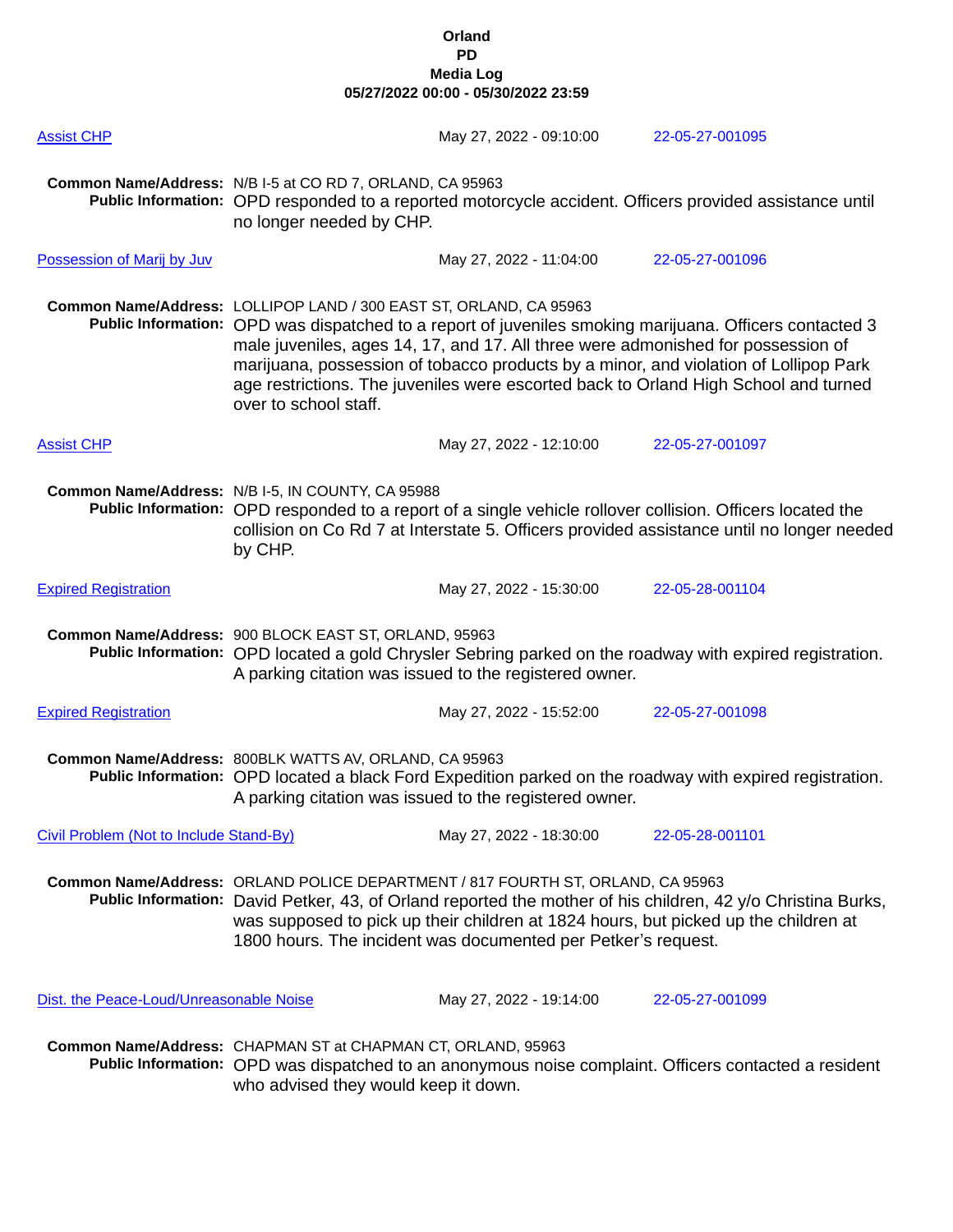| <b>Public Assist</b>                    |                                                                                                                                                                                                                                                                                                                         | May 27, 2022 - 19:22:00                                                                                                                        | 22-05-28-001102                                                                                                                                                                                                                                                                          |
|-----------------------------------------|-------------------------------------------------------------------------------------------------------------------------------------------------------------------------------------------------------------------------------------------------------------------------------------------------------------------------|------------------------------------------------------------------------------------------------------------------------------------------------|------------------------------------------------------------------------------------------------------------------------------------------------------------------------------------------------------------------------------------------------------------------------------------------|
|                                         | Common Name/Address: 844 TEHAMA ST, ORLAND, 95963<br>Public Information: OPD responded to a report of female stuck behind the business gates. Officers<br>assisted opening the gates.                                                                                                                                   |                                                                                                                                                |                                                                                                                                                                                                                                                                                          |
| Disturbing the Peace / Fights in Public |                                                                                                                                                                                                                                                                                                                         | May 27, 2022 - 19:40:00                                                                                                                        | 22-05-28-001103                                                                                                                                                                                                                                                                          |
|                                         | Common Name/Address: 50 E COLUSA ST, ORLAND, 95963<br>was documented.                                                                                                                                                                                                                                                   | Hernandez, 18, of Orland punched Cuin-Perez on the side of the head and dented                                                                 | Public Information: OPD responded to a report of a disturbance. Officers contacted Christian Cuin-Perez,<br>22, and Angel Lopez, 20, both of Orland. Lopez and Cuin-Perez stated Jose Anthony<br>Lopez's truck. Cuin-Perez and Lopez declined to file a criminal complaint, the incident |
| <b>Suspicious Circumstances</b>         |                                                                                                                                                                                                                                                                                                                         | May 27, 2022 - 19:55:00                                                                                                                        | 22-05-27-001100                                                                                                                                                                                                                                                                          |
|                                         | Common Name/Address: ALEXANDRIA PARK, ORLAND, 95963<br>Public Information: OPD was dispatched to a report of drugs found near the BBQ pit of the park. Officers<br>searched the area and were not able to locate any drugs.                                                                                             |                                                                                                                                                |                                                                                                                                                                                                                                                                                          |
| <b>Brandishing Deadly Weapon</b>        |                                                                                                                                                                                                                                                                                                                         | May 28, 2022 - 09:43:00                                                                                                                        | 22-05-28-001105<br>220289                                                                                                                                                                                                                                                                |
|                                         | Common Name/Address: 300blk EIGHTH ST, ORLAND, CA 95963<br>taken.                                                                                                                                                                                                                                                       | and Lolita Burd, 54, both of Orland. Both parties were counseled and a report was                                                              | Public Information: OPD was dispatched to a report of threats. Officers contacted Raschell Wammack, 47,                                                                                                                                                                                  |
| <b>Bench Warrants/Felony/Booked</b>     |                                                                                                                                                                                                                                                                                                                         | May 28, 2022 - 14:07:00                                                                                                                        | 22-05-28-001106<br>220290                                                                                                                                                                                                                                                                |
|                                         | Common Name/Address: 1000BLK EAST ST, ORLAND, CA 95963<br>for three Glenn County felony bench warrants.                                                                                                                                                                                                                 |                                                                                                                                                | Public Information: OPD contacted Alejandro Cisneros, 31, of Orland. Cisneros was arrested and booked                                                                                                                                                                                    |
| ARREST WARRANT/FELONY/BOOKED            |                                                                                                                                                                                                                                                                                                                         | May 28, 2022 - 16:46:00                                                                                                                        | 22-05-28-001107<br>220291                                                                                                                                                                                                                                                                |
|                                         | Common Name/Address: 800blk ALMOND WY, ORLAND, CA 95963<br>Public Information: OPD contacted Marcos Martinez, 26, of Orland. Martinez was arrested and booked for<br>a Glenn County arrest warrant alleging eavesdropping on a confidential communication<br>and unauthorized distribution of another's intimate image. |                                                                                                                                                |                                                                                                                                                                                                                                                                                          |
| <b>Welfare Check</b>                    |                                                                                                                                                                                                                                                                                                                         | May 28, 2022 - 19:30:00                                                                                                                        | 22-05-28-001108<br>220292                                                                                                                                                                                                                                                                |
|                                         |                                                                                                                                                                                                                                                                                                                         | Common Name/Address: NEWPORT VILLAGE SENIORS APTS / 1011 NEWPORT AVE, ORLAND, CA 95963<br>female was transported by ambulance to the hospital. | Public Information: OPD responded to a welfare check on an elderly female. Officers called for EMS, the                                                                                                                                                                                  |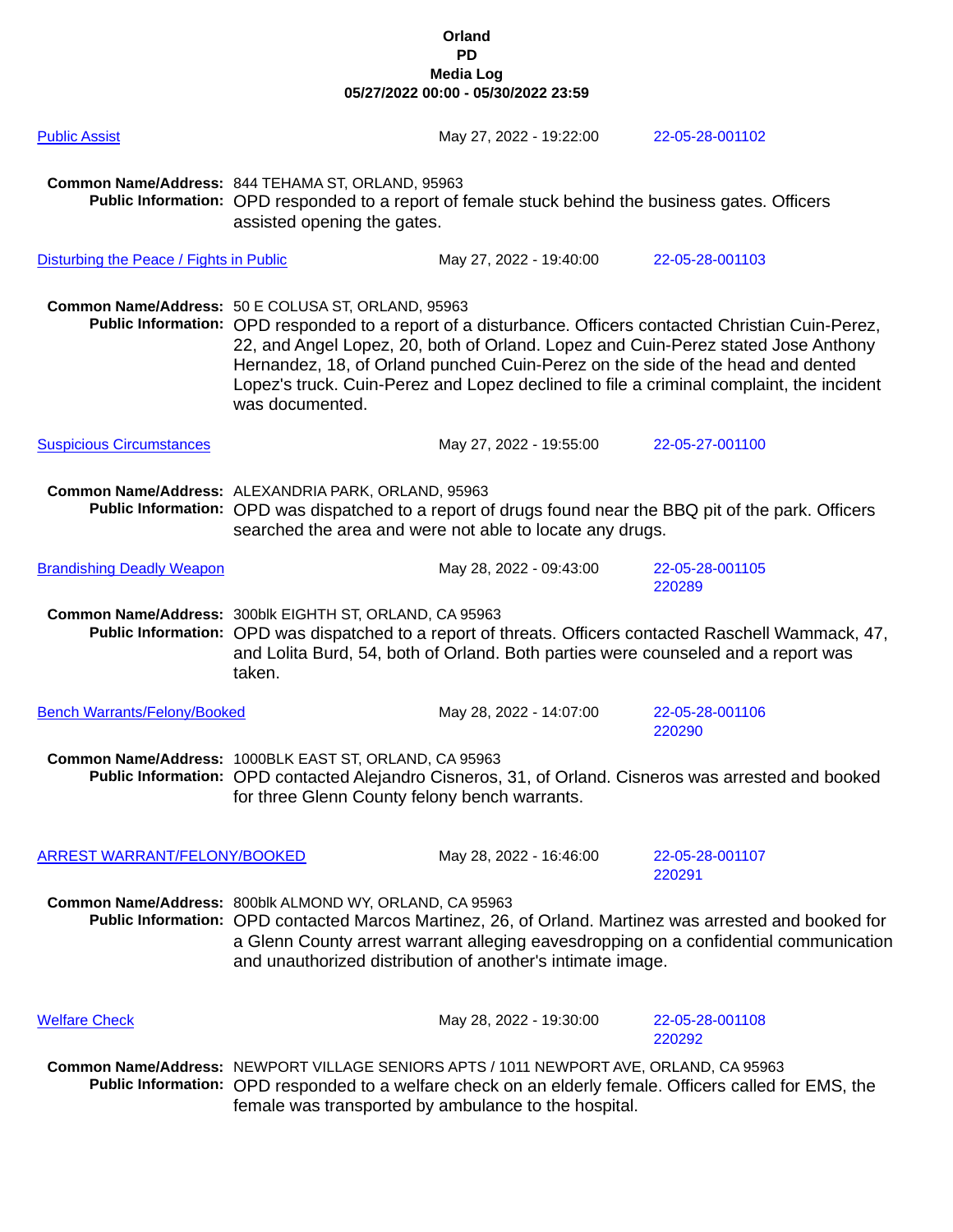| <b>Assist Glenn Co Sheriff</b>    |                                                                                                                                                                                                                                              | May 29, 2022 - 00:30:00                                                                                                                                                                                                                                                   | 22-05-29-001109                                                                                               |
|-----------------------------------|----------------------------------------------------------------------------------------------------------------------------------------------------------------------------------------------------------------------------------------------|---------------------------------------------------------------------------------------------------------------------------------------------------------------------------------------------------------------------------------------------------------------------------|---------------------------------------------------------------------------------------------------------------|
|                                   | Common Name/Address: 6300blk CO RD 16, ORLAND, 95963<br>Public Information: OPD assisted GCSO with a possible threats call.                                                                                                                  |                                                                                                                                                                                                                                                                           |                                                                                                               |
| <b>Scam Info</b>                  |                                                                                                                                                                                                                                              | May 29, 2022 - 01:55:00                                                                                                                                                                                                                                                   | 22-05-29-001110                                                                                               |
|                                   | documented at this time only.                                                                                                                                                                                                                | Common Name/Address: RANCHO DE SOTO APARTMENTS / 1003 NEWPORT AVE, ORLAND, CA 95963<br>Public Information: OPD was dispatched to a possible telephone scam. Officers contacted Kathleen<br>Hernandez, 48, who advised there was a loss of \$270 dollars. The incident was |                                                                                                               |
| Pkg wi 15' Fire Hydrnt            |                                                                                                                                                                                                                                              | May 29, 2022 - 09:55:00                                                                                                                                                                                                                                                   | 22-05-29-001111                                                                                               |
|                                   | Common Name/Address: 900blk WATTS AV, ORLAND, CA 95963<br>citation was issued to the registered owner.                                                                                                                                       | Public Information: OPD located a white 2019 GMC Sierra parked in front of a fire hydrant. A parking                                                                                                                                                                      |                                                                                                               |
| <b>Suspicious Circumstances</b>   |                                                                                                                                                                                                                                              | May 29, 2022 - 11:37:00                                                                                                                                                                                                                                                   | 22-05-29-001112                                                                                               |
|                                   | Common Name/Address: 800blk NEWVILLE ROAD, ORLAND, CA 95963                                                                                                                                                                                  | found out it wasn't worth what he paid. Bell was provided with information.                                                                                                                                                                                               | Public Information: Jared Bell of Washington State reported he bought a gold ring for \$100 dollars and later |
| <b>Assist Glenn Co Sheriff</b>    |                                                                                                                                                                                                                                              | May 29, 2022 - 14:07:00                                                                                                                                                                                                                                                   | 22-05-29-001114                                                                                               |
|                                   | Common Name/Address: ORLAND AUTO AUCTION / HWY 99W, ORLAND, CA 95963<br>Public Information: OPD responded to assist GCSO Deputies with a vehicle fleeing from a commercial<br>burglary. Officers provided assistance until no longer needed. |                                                                                                                                                                                                                                                                           |                                                                                                               |
| <b>Expired Registration</b>       |                                                                                                                                                                                                                                              | May 29, 2022 - 17:14:00                                                                                                                                                                                                                                                   | 22-05-29-001113                                                                                               |
|                                   | Common Name/Address: E SOUTH ST at WALNUT AVE, ORLAND, CA 95963<br>Public Information: OPD located a silver 2004 Volkswagen coupe with no license plates parked on the<br>roadway. A parking citation was issued to the registered owner.    |                                                                                                                                                                                                                                                                           |                                                                                                               |
| <b>Burglary Alarm False Alarm</b> |                                                                                                                                                                                                                                              |                                                                                                                                                                                                                                                                           |                                                                                                               |
|                                   |                                                                                                                                                                                                                                              | May 29, 2022 - 20:00:00                                                                                                                                                                                                                                                   | 22-05-30-001118                                                                                               |
|                                   | with no signs of forced entry.                                                                                                                                                                                                               | Common Name/Address: BUCKAROO BISTRO & BARGAINS / 731 FOURTH ST, ORLAND, 95963                                                                                                                                                                                            | Public Information: OPD responded to a report of a burglary alarm. Officers found the business secured        |
| <b>Expired Registration</b>       |                                                                                                                                                                                                                                              | May 30, 2022 - 00:48:00                                                                                                                                                                                                                                                   | 22-05-30-001120                                                                                               |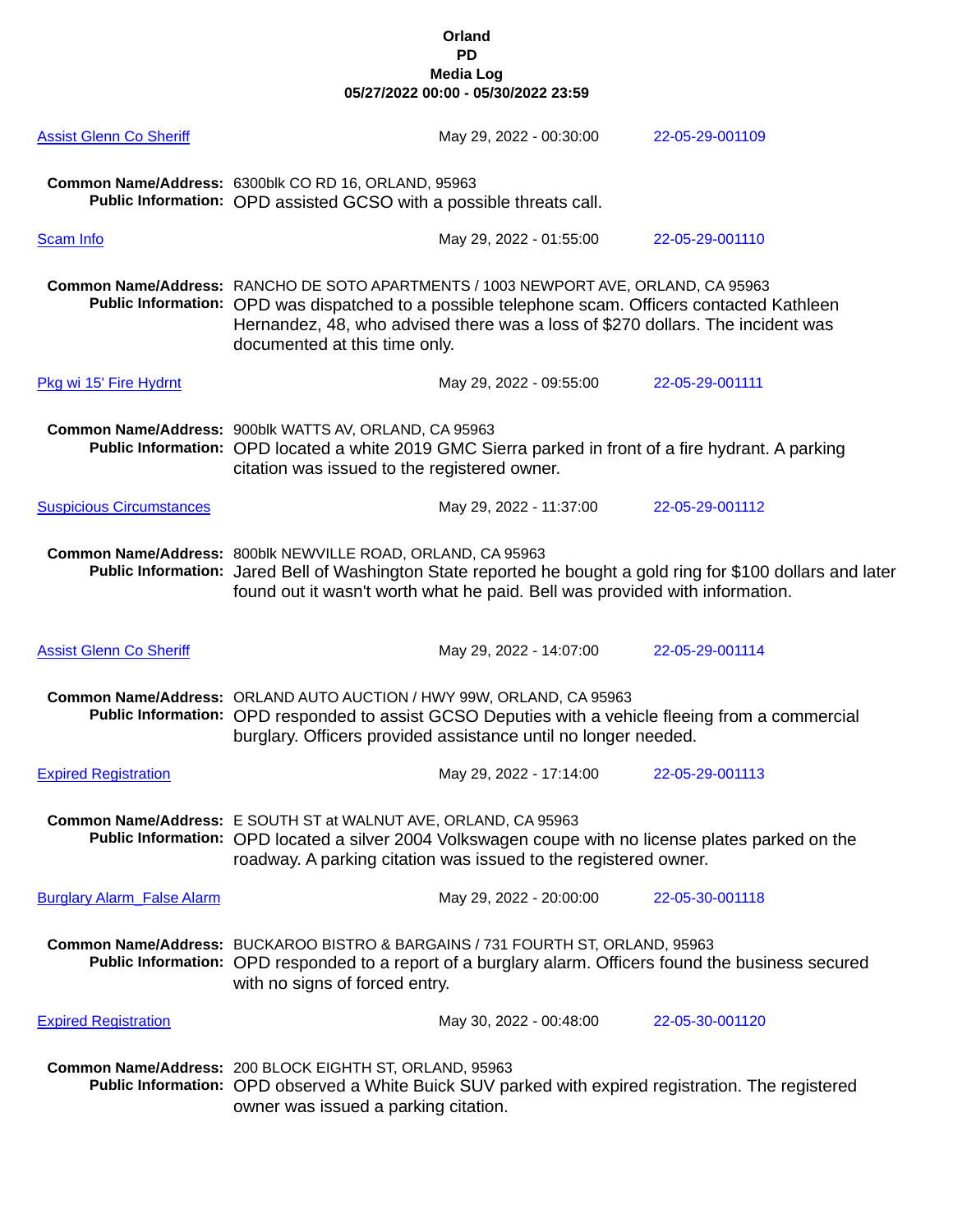| Park Parallel on Rt, 18" of curb     | May 30, 2022 - 00:52:00                                                                                                                                                                                                                                                                                       | 22-05-30-001121 |
|--------------------------------------|---------------------------------------------------------------------------------------------------------------------------------------------------------------------------------------------------------------------------------------------------------------------------------------------------------------|-----------------|
|                                      | Common Name/Address: 1000blk DATE ST, ORLAND, 95963<br>Public Information: OPD observed a Black Toyota Corolla parked the wrong way on Date Street. A parking<br>citation was issued to the registered owner.                                                                                                 |                 |
| <b>Expired Registration</b>          | May 30, 2022 - 00:57:00                                                                                                                                                                                                                                                                                       | 22-05-30-001119 |
|                                      | Common Name/Address: 900blk WINTERPINE DR, ORLAND, 95963<br>Public Information: OPD observed a Blue Hyundai sedan parked with expired registration. The registered<br>owner was issued a parking citation.                                                                                                    |                 |
| <b>Expired Registration vehicle</b>  | May 30, 2022 - 01:20:00                                                                                                                                                                                                                                                                                       | 22-05-30-001115 |
|                                      | Common Name/Address: 900blk WINTERPINE DR, ORLAND, 95963<br>Public Information: OPD observed a Chevrolet Impala with expired registration and a parking citation was<br>issued to the registered owner.                                                                                                       |                 |
| <b>Expired Registration vehicle</b>  | May 30, 2022 - 01:23:00                                                                                                                                                                                                                                                                                       | 22-05-30-001116 |
|                                      | Common Name/Address: 1000blk HARRYMAN ST, ORLAND, 95963<br>Public Information: OPD observed a gray colored Mazda sedan with expired registration and parked the<br>wrong way on Harryman St. A parking citation was issued to the registered owner.                                                           |                 |
| <b>Parking Violation</b>             | May 30, 2022 - 01:25:00                                                                                                                                                                                                                                                                                       | 22-05-30-001117 |
|                                      | Common Name/Address: HARRYMAN ST at EVA DR, ORLAND, 95963<br>Public Information: OPD observed a gray colored Nissan crossover parked the wrong way on the side of<br>Harryman St and a parking citation was issued to the registered owner.                                                                   |                 |
| <b>Found Property / Non-Criminal</b> | May 30, 2022 - 07:15:00                                                                                                                                                                                                                                                                                       | 22-05-30-001122 |
|                                      | Common Name/Address: 500blk SEVENTH STREET, ORLAND, CA 95963<br>Public Information: OPD was dispatched to the report of found property. OPD collected the clothing as<br>found property.                                                                                                                      |                 |
| <b>Driver Unlicense</b>              | May 30, 2022 - 10:30:00                                                                                                                                                                                                                                                                                       | 22-05-30-001123 |
|                                      | Common Name/Address: WALKER ST at EAST ST, ORLAND, CA 95963<br>Public Information: OPD conducted a traffic enforcement stop on a blue 2003 Infiniti G35. Mendez<br>Sanchez, 43, of Orland was cited for driving while unlicensed, no proof of insurance<br>and given a verbal warning about his registration. |                 |
| <b>Assist CHP</b>                    | May 30, 2022 - 15:57:00                                                                                                                                                                                                                                                                                       | 22-05-30-001124 |
|                                      | Common Name/Address: SOUTH BOUND I-5, ORLAND, CA 95963<br>Public Information: OPD responded to assist CHP officers with the report of a possible DUI driver who was<br>driving recklessly. Officers assisted CHP until no longer needed.                                                                      |                 |